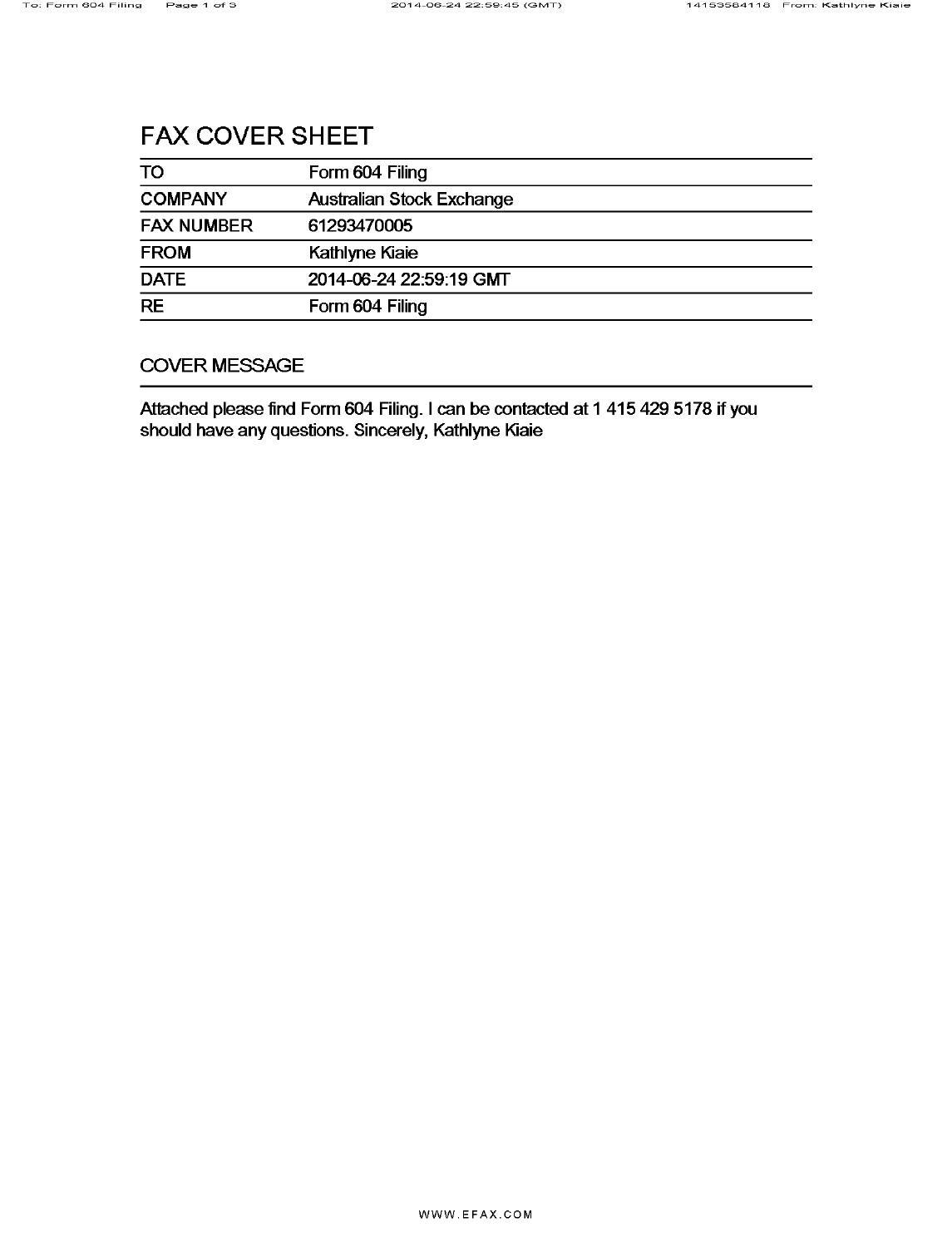page 2/2 604 15 July 2001

**Form 604 Corporations Act 2001** 

Section 671B

# Notice of change of interests of substantial holder

| To Company Name/Scheme                          |             | Mineral Resources Limited         |  |  |  |
|-------------------------------------------------|-------------|-----------------------------------|--|--|--|
|                                                 |             |                                   |  |  |  |
| <b>ACN/ARSN</b>                                 | 118 549 910 |                                   |  |  |  |
|                                                 |             |                                   |  |  |  |
| 1. Details of substantial holder (1)            |             |                                   |  |  |  |
| Name                                            |             | SailingStone Capital Partners LLC |  |  |  |
| N/A<br>ACN/ARSN (if applicable)                 |             |                                   |  |  |  |
| There was a change in the interests of the      |             |                                   |  |  |  |
|                                                 |             |                                   |  |  |  |
| substantial holder on                           |             | 20/06/2014                        |  |  |  |
| The previous notice was given to the company on |             | 03/06/2014                        |  |  |  |

#### 2. Previous and present voting power

The previous notice was dated

The total number of votes attached to all the voting shares in the company or voting interests in the scheme that the substantial holder or an associate (2) had a relevant interest (3) in when last required, and when now required, to give a substantial holding notice to the company or scheme, are as follows:

02/06/2014

| Class of securities (4) | Previous notice |                  | Present notice |                  |  |
|-------------------------|-----------------|------------------|----------------|------------------|--|
|                         | Person's votes  | Voting power (5) | Person's votes | Voting power (5) |  |
| Ordinary shares         | 122.098.897     | 11.85%           | 25.452.925     | 13.64%           |  |
|                         |                 |                  |                |                  |  |

#### 3. Changes in relevant interests

Particulars of each change in, or change in the nature of, a relevant interest of the substantial holder or an associate in voting securities of the company or scheme, since the substantial holder was last required to give a substantial holding notice to the company or scheme are as follows:

| Date of<br>change | Person whose<br>relevant interest<br>changed              | Nature of<br>change $(6)$         | Consideration<br>given in relation<br>to change $(7)$ | Class and<br>number of<br>securities<br>affected | Person's votes<br>affected |
|-------------------|-----------------------------------------------------------|-----------------------------------|-------------------------------------------------------|--------------------------------------------------|----------------------------|
| 120/06/2014       | SailingStone Capital<br>lPartners LLC l<br>(SailingStone) | Acquisition of further<br>Ishares | 13,152,186.22                                         | Ordinary shares<br>1,375,000                     | SailingStone               |
| 121/06/2014       | SailingStone                                              | Acquisition of further<br>Ishares | 3.828.654.38                                          | Ordinary shares<br>400.000                       | SailingStone               |
|                   |                                                           |                                   |                                                       |                                                  |                            |
|                   |                                                           |                                   |                                                       |                                                  |                            |

#### 4. Present relevant interests

Particulars of each relevant interest of the substantial holder in voting securities after the change are as follows:

| Holder of    | Registered                                                                                                            | Person entitled                                                                                                                         | Nature of                                                                                                                                                                                                                                                           | Class and                     | Person's votes |
|--------------|-----------------------------------------------------------------------------------------------------------------------|-----------------------------------------------------------------------------------------------------------------------------------------|---------------------------------------------------------------------------------------------------------------------------------------------------------------------------------------------------------------------------------------------------------------------|-------------------------------|----------------|
| relevant     | holder of                                                                                                             | to be registered                                                                                                                        | relevant                                                                                                                                                                                                                                                            | number of                     |                |
| interest     | securities                                                                                                            | as holder (8)                                                                                                                           | interest $(6)$                                                                                                                                                                                                                                                      | securities                    |                |
| SailingStone | BNY Mellon; Northern<br>Trust: RBC: State<br>Street; JP Morgan;<br>Wells Fargo: Credit<br> Suisse: Morgan <br>Stanley | SailingStone holds<br>lits relevant interest<br>lin its capacity as<br>linvestment<br>manager for a<br>Irange of client<br>lportfolios. | SailingStone holds its<br>relevant interest by having<br>the power to exercise.<br>lcontrol the exercise of or<br>disposal of the securities<br>lto which the relevant<br>linterest relations in the<br>lordinary course of<br>linvestment management<br>lbusiness. | Ordinary shares<br>25.452.925 | 13.64%         |